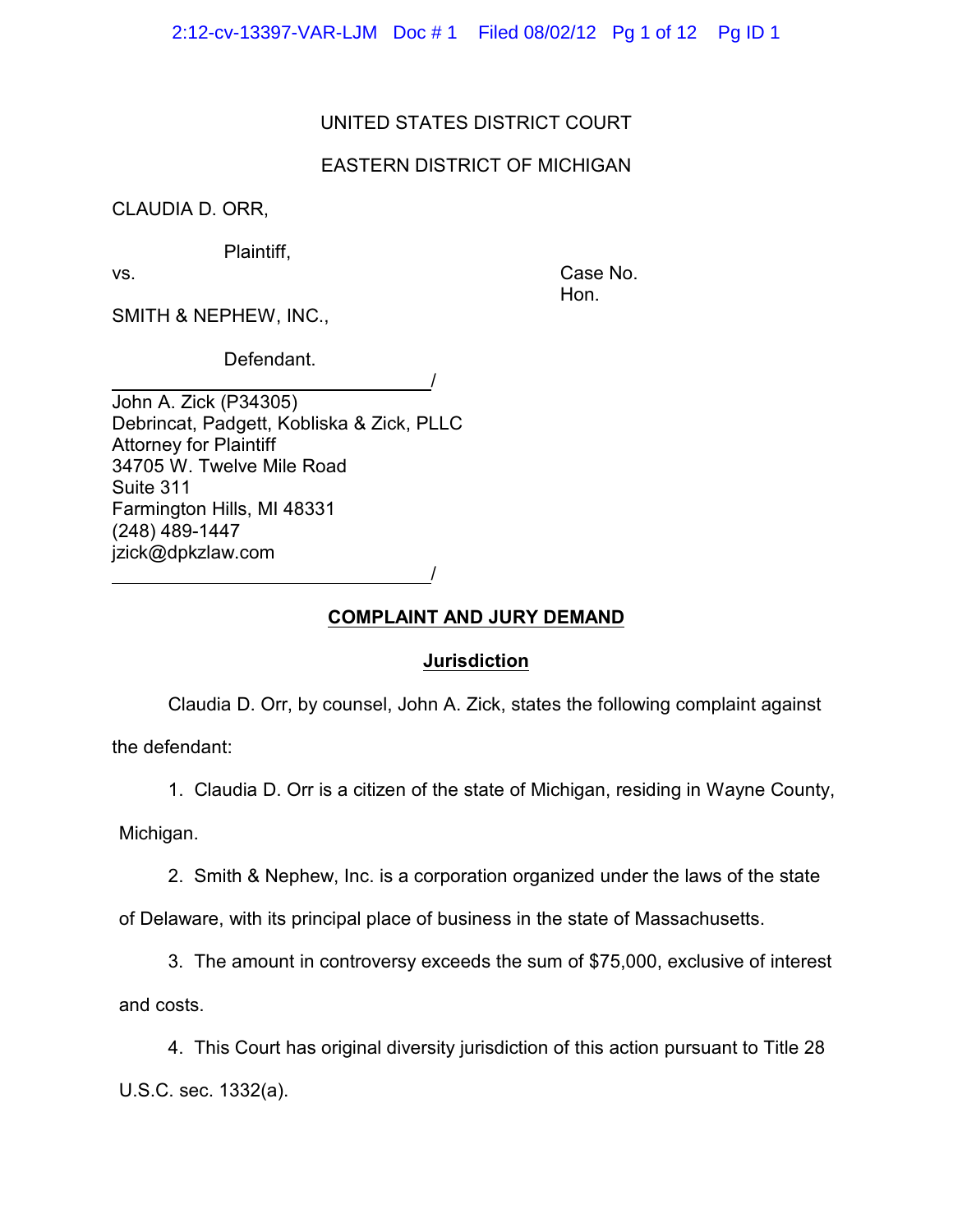#### **Common Allegations**

5. Hip implants were developed for the purpose of reconstructing diseased human hip joints from conditions such as osteoarthritis, rheumatoid arthritis, avascular necrosis, fracture and other degenerative conditions. The hip joint connects the thigh bone (femur) of a patient's leg to the patient's pelvis. The hip joint is like a ball that fits in a socket. The socket portion of the hip is called the acetabulum. The femoral head at the top of the femur rotates within the curved surface of the acetabulum. The hip implant is made up of four components: the metal femoral stem is inserted inside the femur, the metal femoral head (or ball) connects to the top of the stem and then makes contact with a liner that is attached to the interior portion of the metal acetabular cup (socket). The acetabular cup is comprised of metal. A polyethylene liner is then placed on the inside of the acetabular cup. The metal femoral head rotates within the polyethylene liner.

6. At all relevant times, the defendant designed, manufactured and sold various hip implant components, including the Reflection Microstable Acetabular Cup Liner.

7. On December 14, 2004, Ms. Orr underwent right total hip replacement surgery at Henry Ford Wyandotte Hospital in Wyandotte, Michigan. The procedure was performed by Kevin J. Sprague, M.D.

8. The prosthesis received by Ms. Orr was expected to last approximately 15-20 years before requiring revision.

9. The acetabular cup liner received by Ms. Orr is described as a Reflection Microstable Acetabular Liner, reference number 71743250, lot number 03CM10410.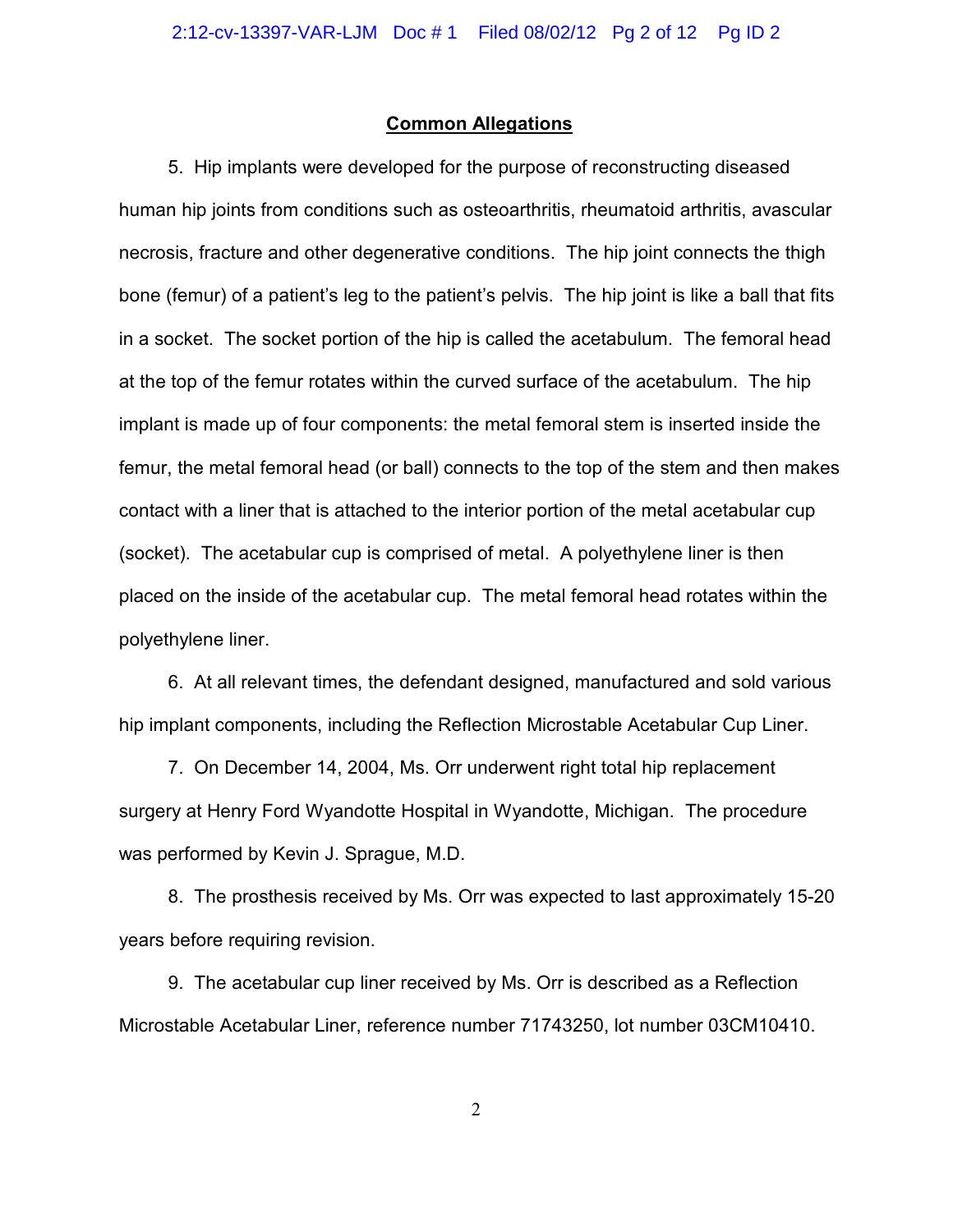# 2:12-cv-13397-VAR-LJM Doc # 1 Filed 08/02/12 Pg 3 of 12 Pg ID 3

10. In March 2011 - less than 6.5 years post-implant - Ms. Orr returned to Dr. Sprague with reports of right hip pain. Dr. Sprague identified premature wearing of the acetabular cup liner, causing osteolysis and loosening of the acetabular cup.

11. Given the extent of premature liner wear, and the associated osteolysis and acetabular cup loosening, revision surgery was required in order to prevent further damage to Ms. Orr's right hip.

12. On November 7, 2011, Ms. Orr underwent revision surgery by Dr. Sprague at Oakwood Southshore Medical Center in Wyandotte, Michigan. It was necessary to revise the acetabular cup and liner, as well as the femoral head.

13. Thereafter, Ms. Orr underwent a lengthy period of recovery, including months of physical therapy and multiple office visits with Dr. Sprague. Ambulation required the assistance of a walker for three months, and a cane for an additional 1-2 months.

14. As a result of the premature wearing of the acetabular cup liner, and the revision surgery which this necessitated, Ms. Orr experienced pain and suffering, emotional distress, inconvenience and the limitation of her activities for an extended period of time. She was unable to perform the duties of her profession, the practice of law. She has been left with a limp, and her mobility is permanently impaired.

15. As a further result of the premature wearing of the acetabular cup liner, and the revision surgery which this necessitated, Ms. Orr sustained special damages including the cost of hospitalization, physical therapy and other medical care; lost income due to her inability to practice her profession; and other incidental amounts.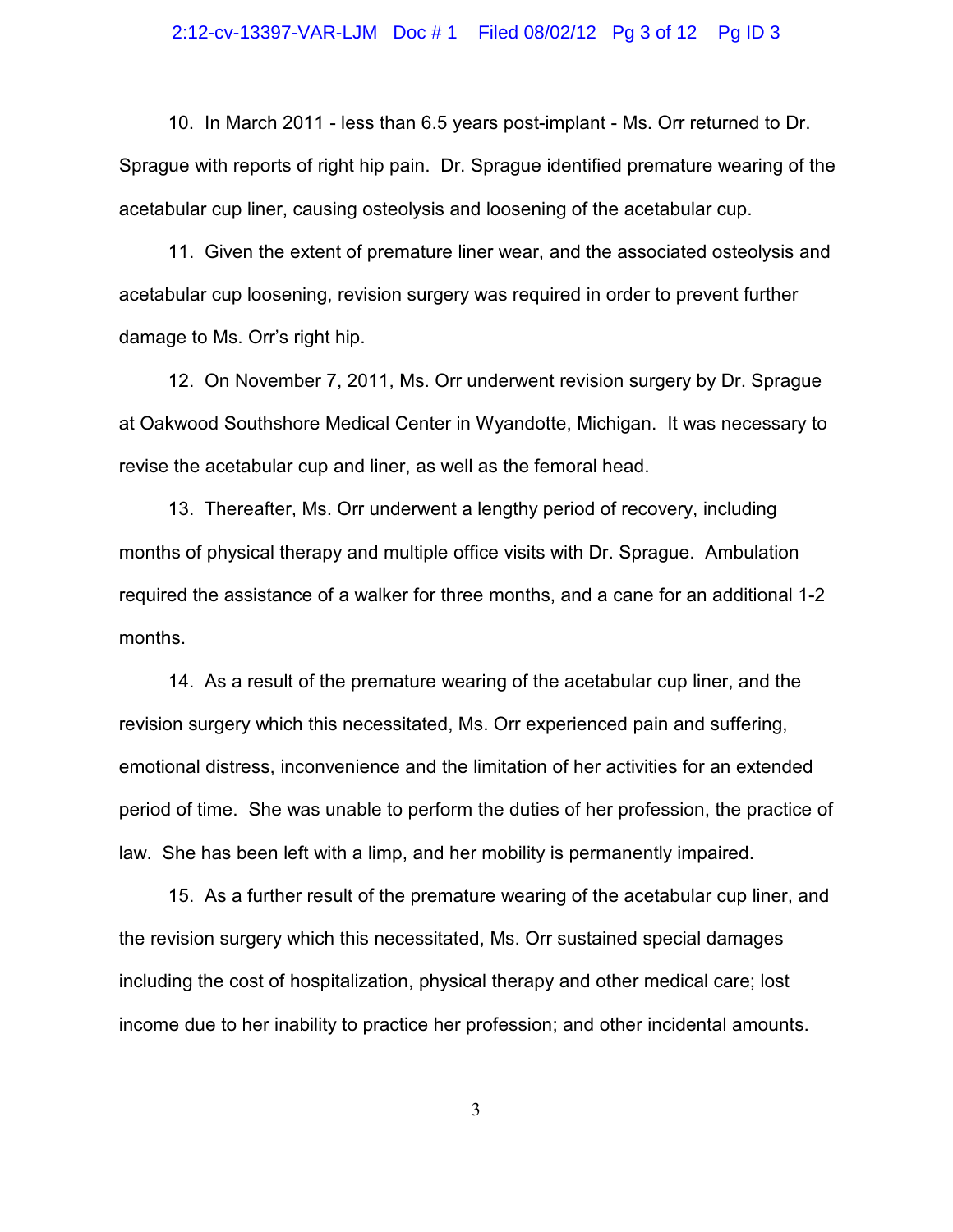#### **Highly Cross-Linked v. Conventional Polyethylene**

 16. The acetabular cup liner received by Ms. Orr was constructed of a material known as Ultra High Molecular Weight Polyethylene ("UHMWPE").

17. The UHMWPE of Ms. Orr's cup liner is described as conventional polyethylene, as distinguished from highly cross-linked polyethylene.

18. When the defendant introduced the Reflection acetabular cup and liner in the 1990's, the manufacturing state of the art was to use conventional UHMWPE to construct such liners.

19. The use of conventional polyethylene for acetabular cup liners was problematic, as the polyethylene tended to wear and deteriorate due to the movement of the femoral head. This liner wear and deterioration shortened the useful life of the prosthesis, and further, acted to generate polyethylene debris which is deleterious to the human body.

20. During the 1990's, the major prosthetic implant manufacturers, including the defendant, developed and began to use processes which created highly cross-linked UHMWPE. The use of this material in acetabular cup liners represented a significant improvement over conventional UHMWPE, as it was much less susceptible to wear from the femoral head, and it significantly extended the useful life of hip implants, resulting in fewer revision surgeries.

21. In 1999, the defendant received the requisite approval from the United States Food & Drug Administration to begin selling acetabular cup liners constructed of highly cross-linked UHMWPE.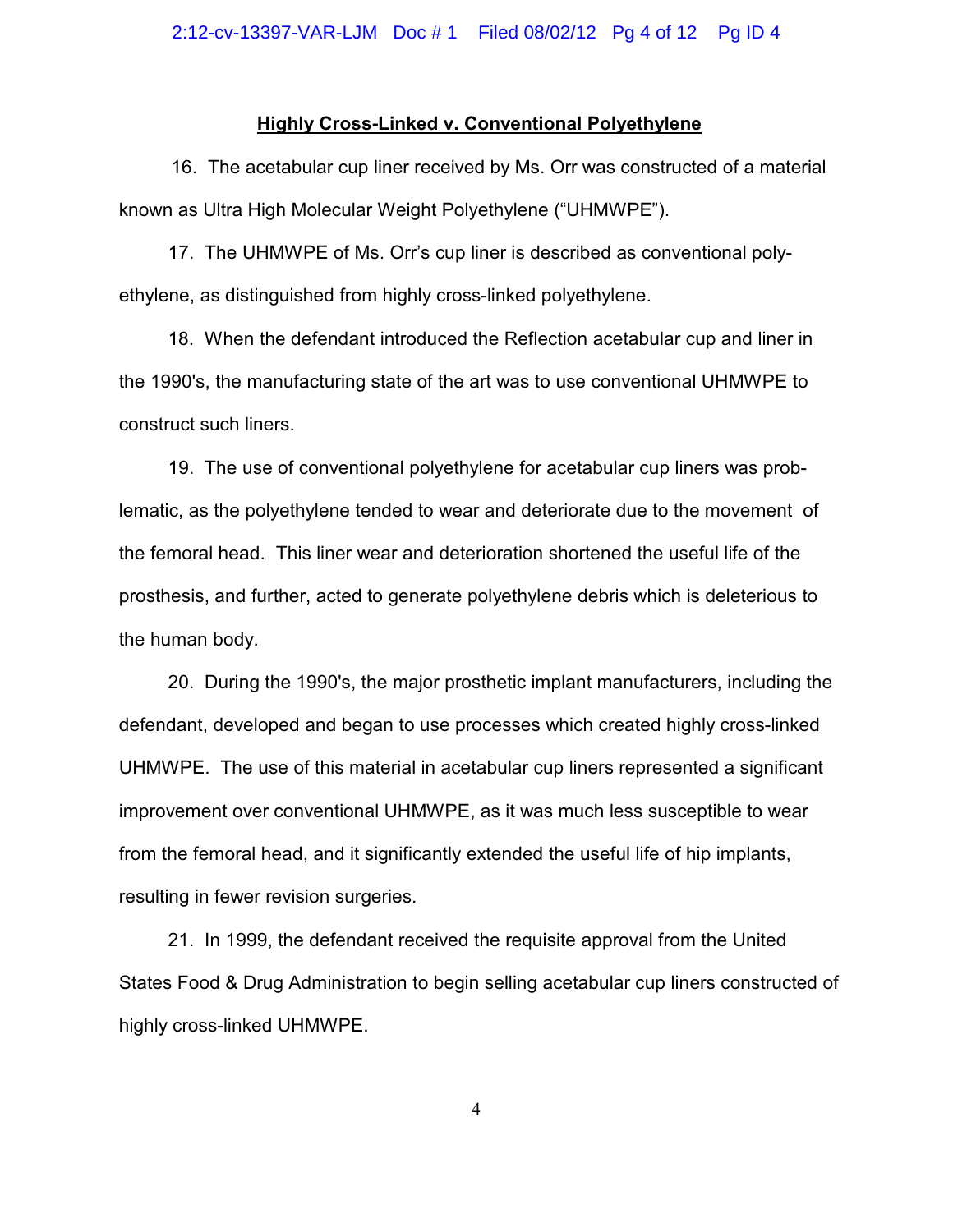#### 2:12-cv-13397-VAR-LJM Doc # 1 Filed 08/02/12 Pg 5 of 12 Pg ID 5

22. After 1999, and continuing until the time of Ms. Orr's hip replacement surgery in 2004, the defendant manufactured and sold acetabular cup liners constructed of both highly cross-linked UHMWPE and conventional UHMWPE.

23. Prior to 2004, the defendant performed and supported many research studies, comparing the performance of acetabular cup liners constructed of highly cross-linked UHMWPE, with the performance of liners constructed of conventional UHMWPE.

24. These studies uniformly showed highly cross-linked UHMWPE to be superior to conventional UHMWPE as a material for acetabular cup liners, as the liners made of highly cross-linked UHMWPE demonstrated significantly greater durability. As a consequence, there was a significant reduction in revision surgeries necessitated by premature liner wear.

25. The defendant did not fully and fairly communicate the results of these studies to the medical community, including surgeons such as Dr. Sprague.

26. As a result, many surgeons, including Dr. Sprague, continued to specify and use acetabular cup liners constructed of conventional UHMWPE.

27. By 2004, the manufacturing state of the art called for the use of highly crosslinked UHMWPE in the construction of acetabular cup liners. Still, the defendant continued to manufacture and sell liners made of conventional polyethylene.

# **Count I - Failure to Warn**

28. The plaintiff repeats the Common Allegations, the same as if set forth verbatim.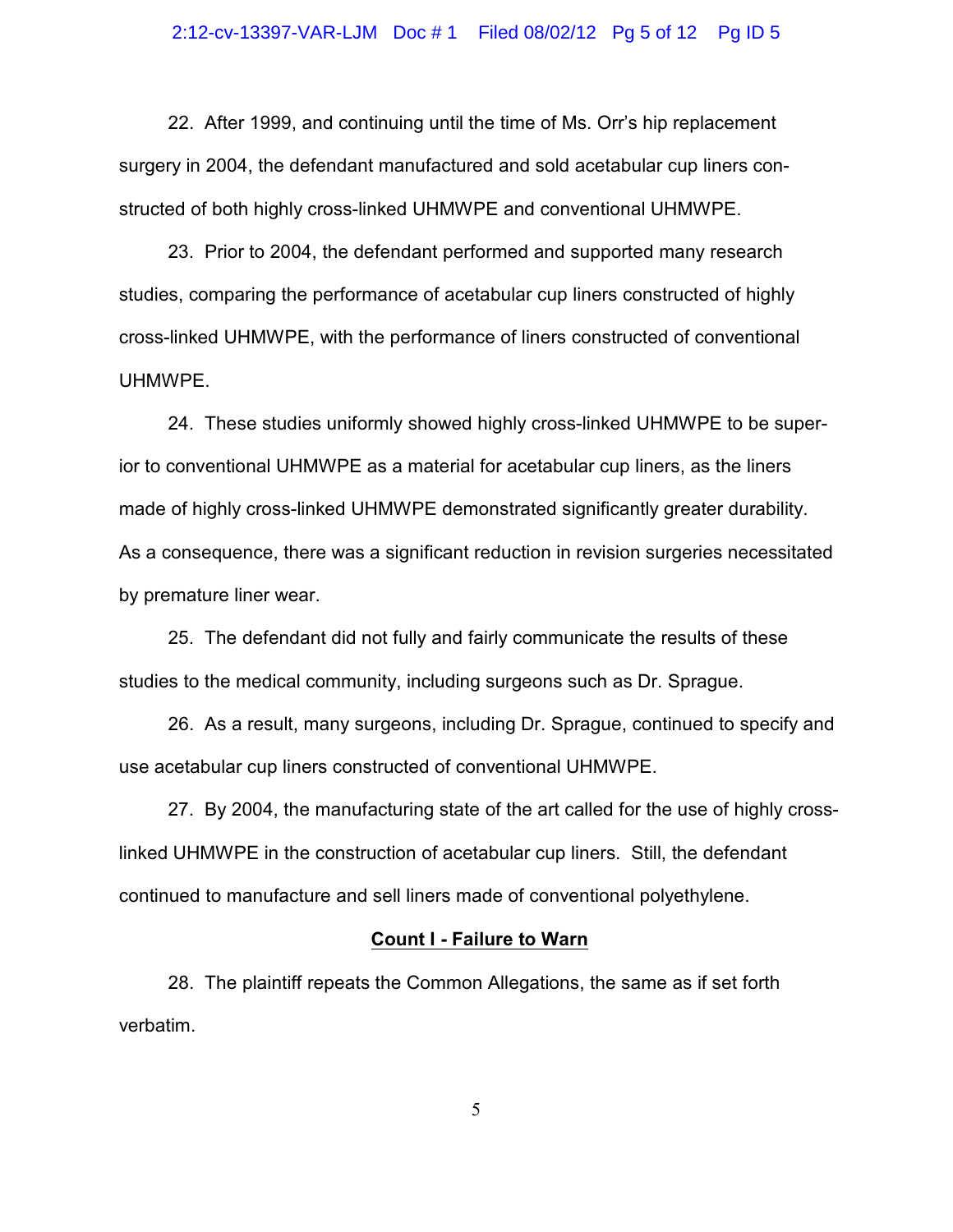#### 2:12-cv-13397-VAR-LJM Doc # 1 Filed 08/02/12 Pg 6 of 12 Pg ID 6

29. At all relevant times, the defendant had a duty of reasonable care in the design, manufacture and sale of the acetabular cup liner at issue, including the issuance of complete and accurate product information, warnings and instructions.

30. The defendant breached this duty by failing to disseminate to the medical community, including Dr. Sprague, its research showing highly cross-linked UHMWPE to be far superior to conventional UHMWPE for the production of acetabular cup liners in hip implants.

31. As a direct and proximate result of the defendant's failure to disclose its research findings regarding conventional UHMWPE v. highly cross-linked UHMWPE, Dr. Sprague selected and implanted in Ms. Orr's right hip an acetabular cup liner constructed of conventional UHMWPE.

32. As a result of her receipt of an acetabular cup liner made of conventional UHMWPE, Ms. Orr experienced the premature wearing of the acetabular cup liner in her prosthesis, and she was compelled to undergo the revision surgery which this necessitated, sustaining the damages previously set forth.

WHEREFORE, Claudia D. Orr demands judgment against the defendant for that sum in excess of \$75,000 which is justified by the evidence brought forth at trial, together with costs, interest and attorney fees.

### **Count II - Negligent Misrepresentation**

33. The plaintiff repeats the Common Allegations and the allegations of Count I, the same as if set forth verbatim.

34. At all relevant times, the defendant had a duty of reasonable care in the design, manufacture and sale of the acetabular cup liner at issue, including the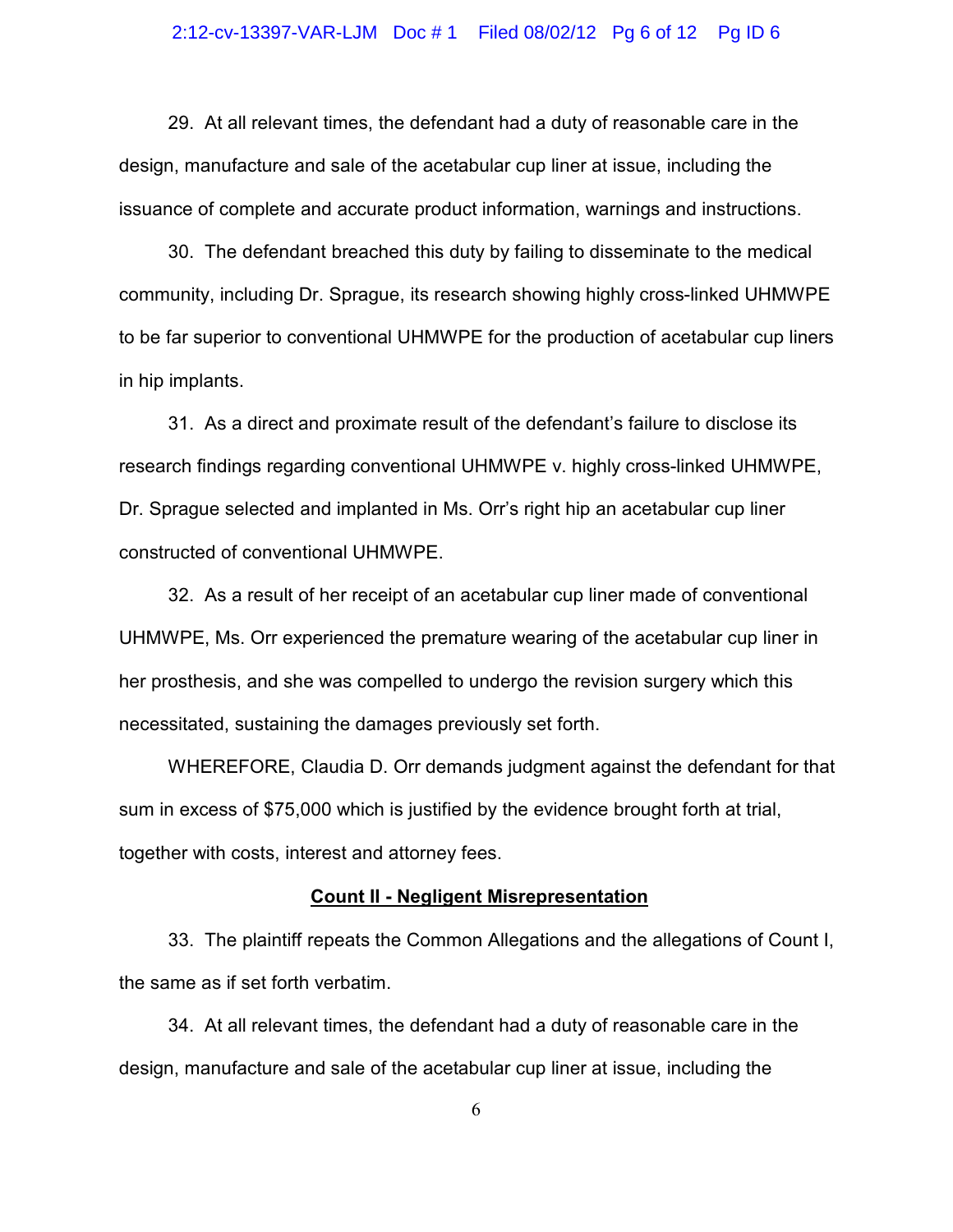#### 2:12-cv-13397-VAR-LJM Doc # 1 Filed 08/02/12 Pg 7 of 12 Pg ID 7

issuance of appropriate information regarding the product's performance, and the availability of an alternative material - highly cross-linked UHMWPE - which would provide superior performance, with no disadvantages in cost, surgical technique or complications experienced by the patient.

35. The defendant breached this duty by failing to disseminate to the medical community, including Dr. Sprague, its research showing highly cross-linked UHMWPE to be far superior to conventional UHMWPE for the production of acetabular cup liners in hip implants.

36. As a direct and proximate result of the defendant's failure to disclose its research findings regarding conventional UHMWPE v. highly cross-linked UHMWPE, Dr. Sprague selected and implanted in Ms. Orr's right hip an acetabular cup liner constructed of conventional UHMWPE.

37. As a result of her receipt of an acetabular cup liner made of conventional UHMWPE, Ms. Orr experienced the premature wearing of the acetabular cup liner in her prosthesis, and she was compelled to undergo the revision surgery which this necessitated, sustaining the damages previously set forth.

WHEREFORE, Claudia D. Orr demands judgment against the defendant for that sum in excess of \$75,000 which is justified by the evidence brought forth at trial, together with costs, interest and attorney fees.

#### **Count III - Silent Fraud**

38. The plaintiff repeats the Common Allegations and the allegations of Counts I and II, the same as if set forth verbatim.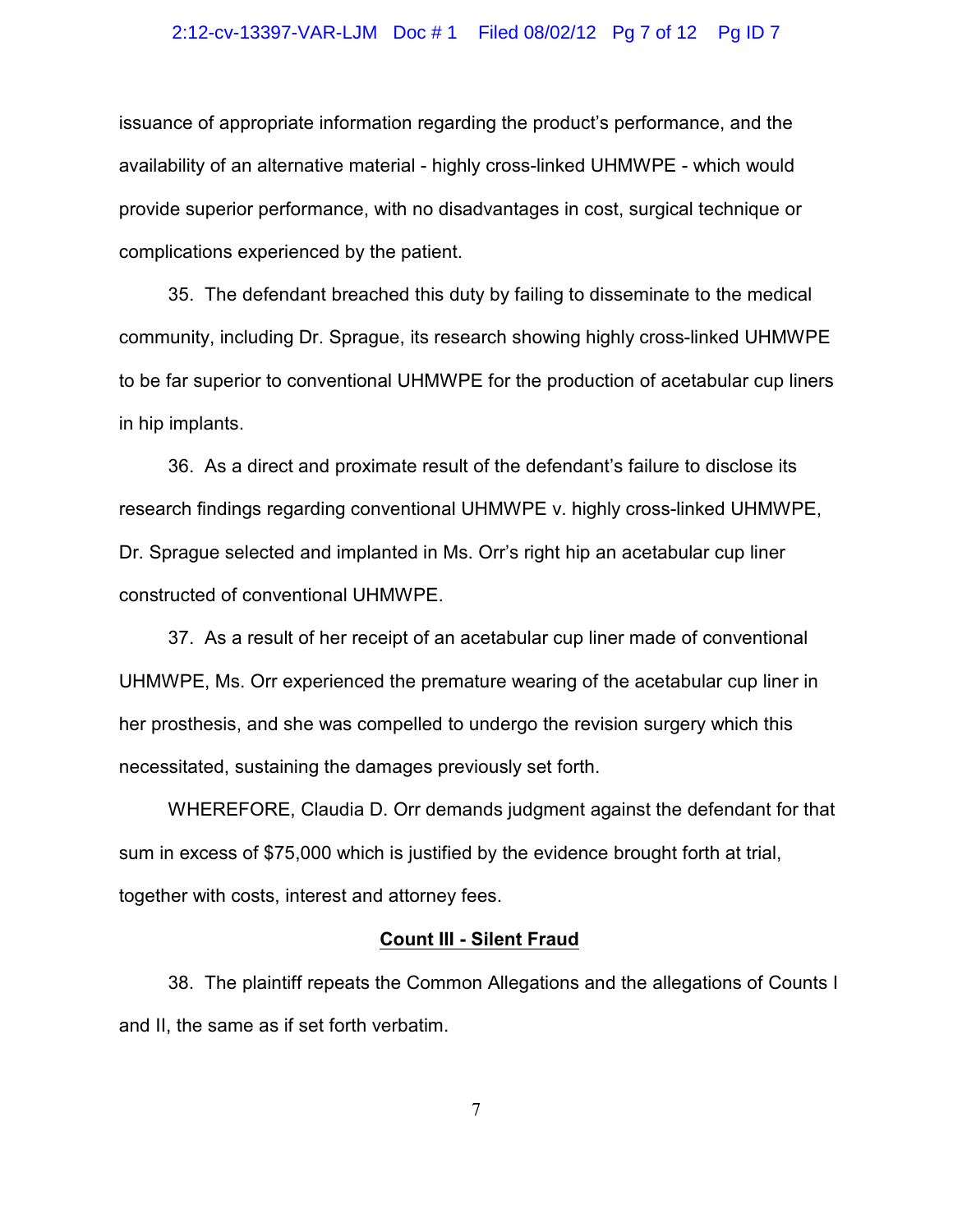#### 2:12-cv-13397-VAR-LJM Doc # 1 Filed 08/02/12 Pg 8 of 12 Pg ID 8

39. Given its possession of information demonstrating the superiority of highly cross-linked UHMWPE as a material for use in acetabular cup liners, the defendant had a duty to disclose these facts to the medical community and in particular, to surgeons such as Dr. Sprague.

40. Rather than disclosing its findings showing highly cross-linked polyethylene to be a superior material for the construction of acetabular cup liners, the defendant provided product information which continued to hold out conventional polyethylene as an acceptable alternative.

41. The defendant intended that members of the medical community, including Dr. Sprague, would rely on the product information which it distributed.

42. The defendant's nondisclosure had the effect of misleading members of the medical community, including Dr. Sprague.

43. The defendant knew or should have known that the incomplete and inaccurate product information which it provided would be misleading to medical professionals.

44. In selecting a liner made of conventional UHMWPE for Ms. Orr's implant, Dr. Sprague acted in reliance on the misimpression created by the defendant.

45. As a result of Dr. Sprague's selection of a liner made of conventional UHMWPE, Ms. Orr experienced the premature wearing of the acetabular cup liner in her prosthesis, and she was compelled to undergo the revision surgery which this necessitated, sustaining the damages previously set forth.

WHEREFORE, Claudia D. Orr demands judgment against the defendant for that sum in excess of \$75,000 which is justified by the evidence brought forth at trial,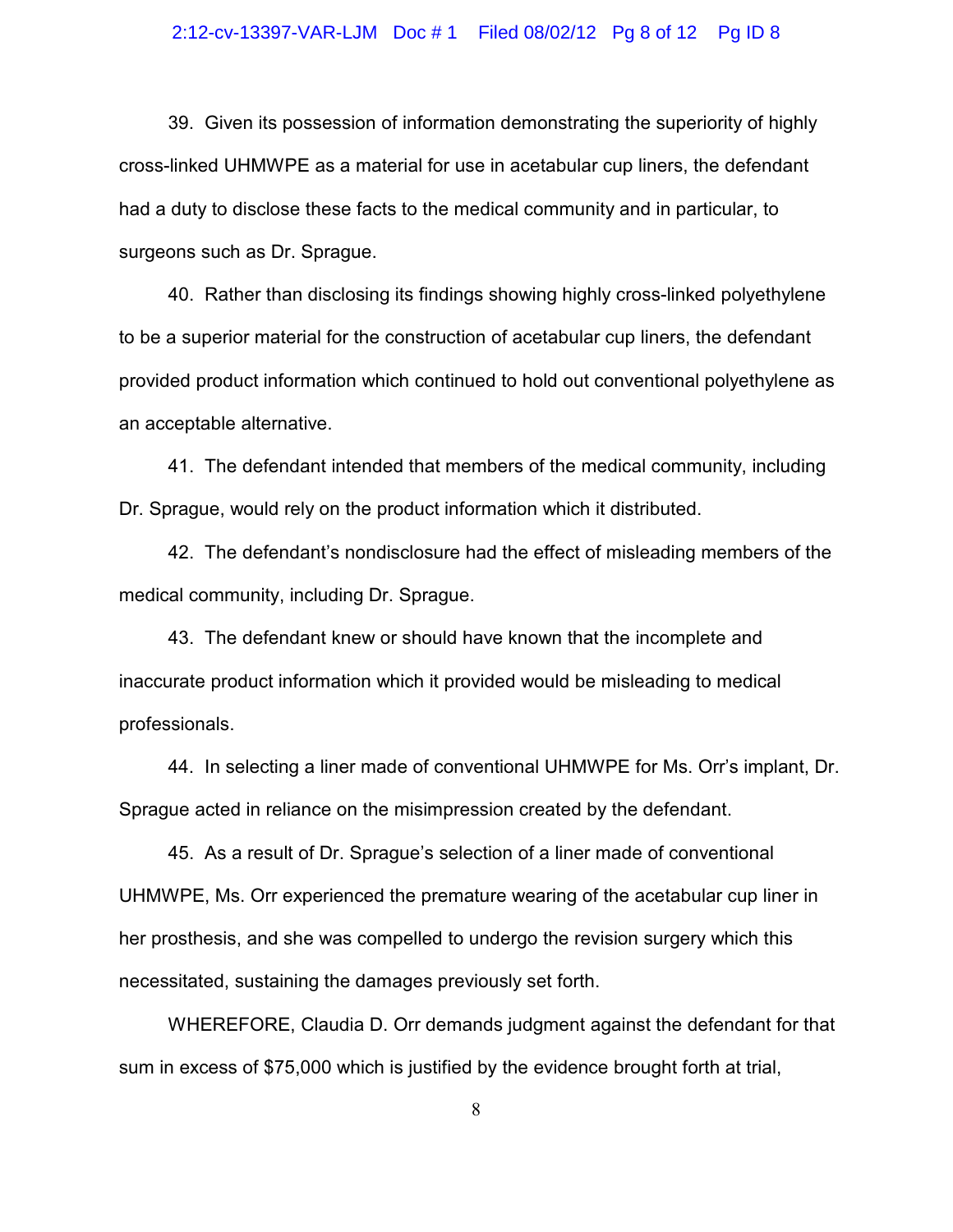together with costs, interest and attorney fees.

#### **Count III - Breach of Implied Warranties**

46. The plaintiff repeats the Common Allegations and the allegations of Counts I and II, the same as if set forth verbatim.

47. The common law of the state of Michigan implies a warranty that a product, such as the acetabular cup liner received by Ms. Orr, will be reasonably fit for its intended purposes.

48. Reasonable fitness includes a requirement that the product last for a period of time which is reasonable under the circumstances.

49. The acetabular cup liner received by Ms. Orr did not last for the period of 15- 20 years as was reasonably expected; rather, it developed premature wear, and failed after less than 6.5 years.

50. A Michigan statutory provision creates an implied warranty that a product will be merchantable, if the seller is a merchant with respect to goods of that kind.

M.C.L.A. 440.2314.

51. M.C.L.A. 440.2314(2) provides that goods to be merchantable must be fit for the ordinary purposes for which such good are used.

52. The defendant is a merchant with respect to hip implants and hip implant components, including acetabular cup liners.

53. The premature wear and failure of the acetabular cup liner received by Ms. Orr constitutes a breach by the defendant of these implied warranties, that is, the acetabular cup liner was not fit for its ordinary purposes because it developed premature wear and failed after less than 6.5 years.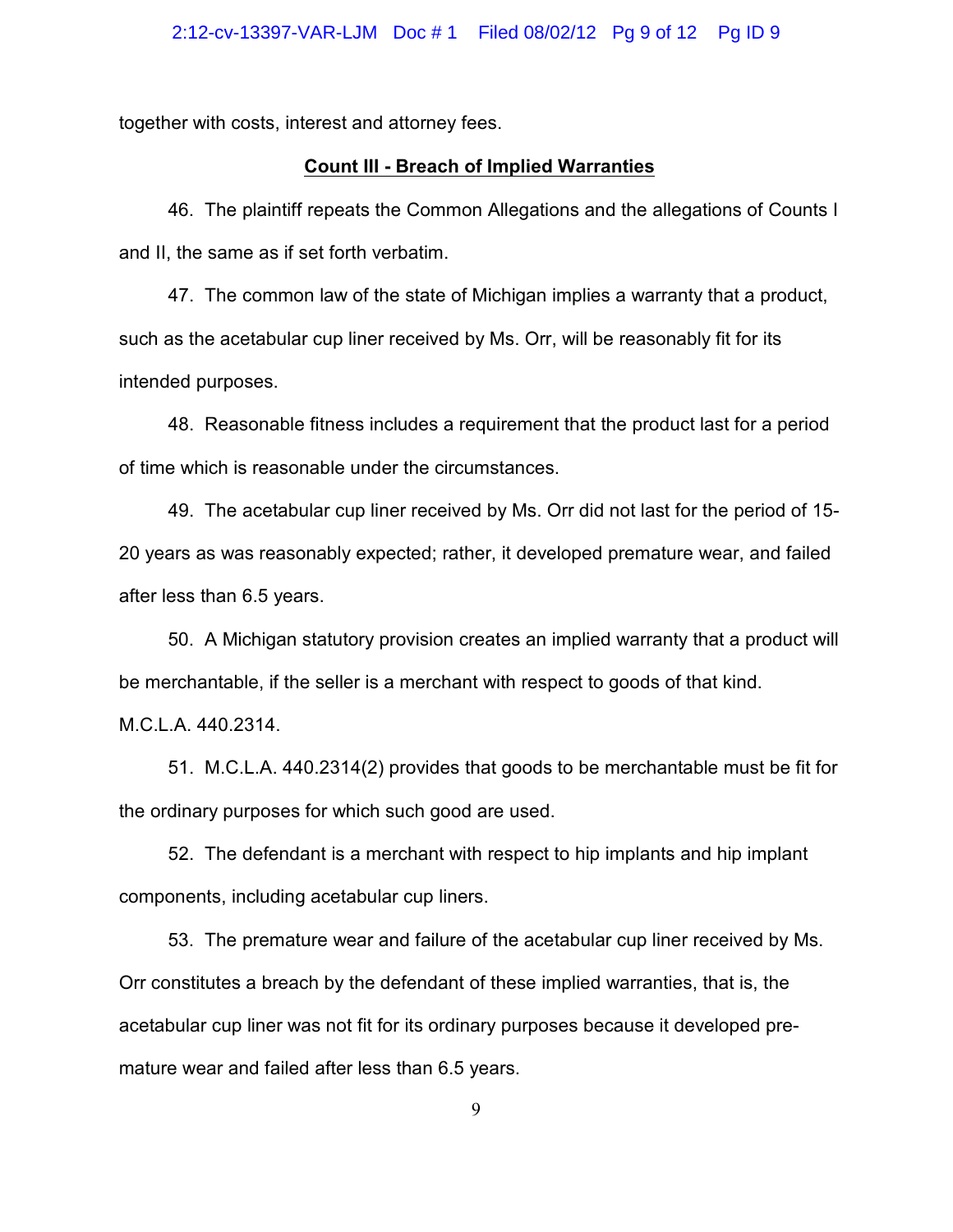#### 2:12-cv-13397-VAR-LJM Doc # 1 Filed 08/02/12 Pg 10 of 12 Pg ID 10

54. A Michigan statutory provision creates an implied warranty that a product will be fit for the particular purpose for which it is required, if, at the time of contracting, the seller had reason to know the particular purpose for which the product is required, and that the buyer was relying on the seller's skill or judgment to select or furnish suitable goods. M.C.L.A. 440.2315.

55. At the time of selling the acetabular cup liner at issue, the defendant knew that the liner was intended for use in a hip prosthesis, and knew that the medical community, including Dr. Sprague, and patients, including Ms. Orr, were relying on the defendant's skill and judgment to furnish a suitable liner.

56. The acetabular cup liner was not fit for the particular purpose for which it was required, because it developed premature wear and failed after less than 6.5 years, while it was reasonably expected to last 15-20 years.

57. As a result of the defendant's breach of common law and statutory implied warranties as described above, and the failure of the acetabular cup liner after less than 6.5 years, it was necessary for Ms. Orr to undergo the revision surgery described above.

58. In connection with the revision surgery necessitated by the defendant's breach of warranties, Ms. Orr sustained the damages previously set forth.

59. Further, Ms. Orr claims consequential damages for injuries to her person proximately resulting from the defendant's breach of warranties, together with costs and actual attorney fees. M.C.L.A. 440.2715.

WHEREFORE, Claudia D. Orr demands judgment against the defendant for that sum in excess of \$75,000 which is justified by the evidence brought forth at trial,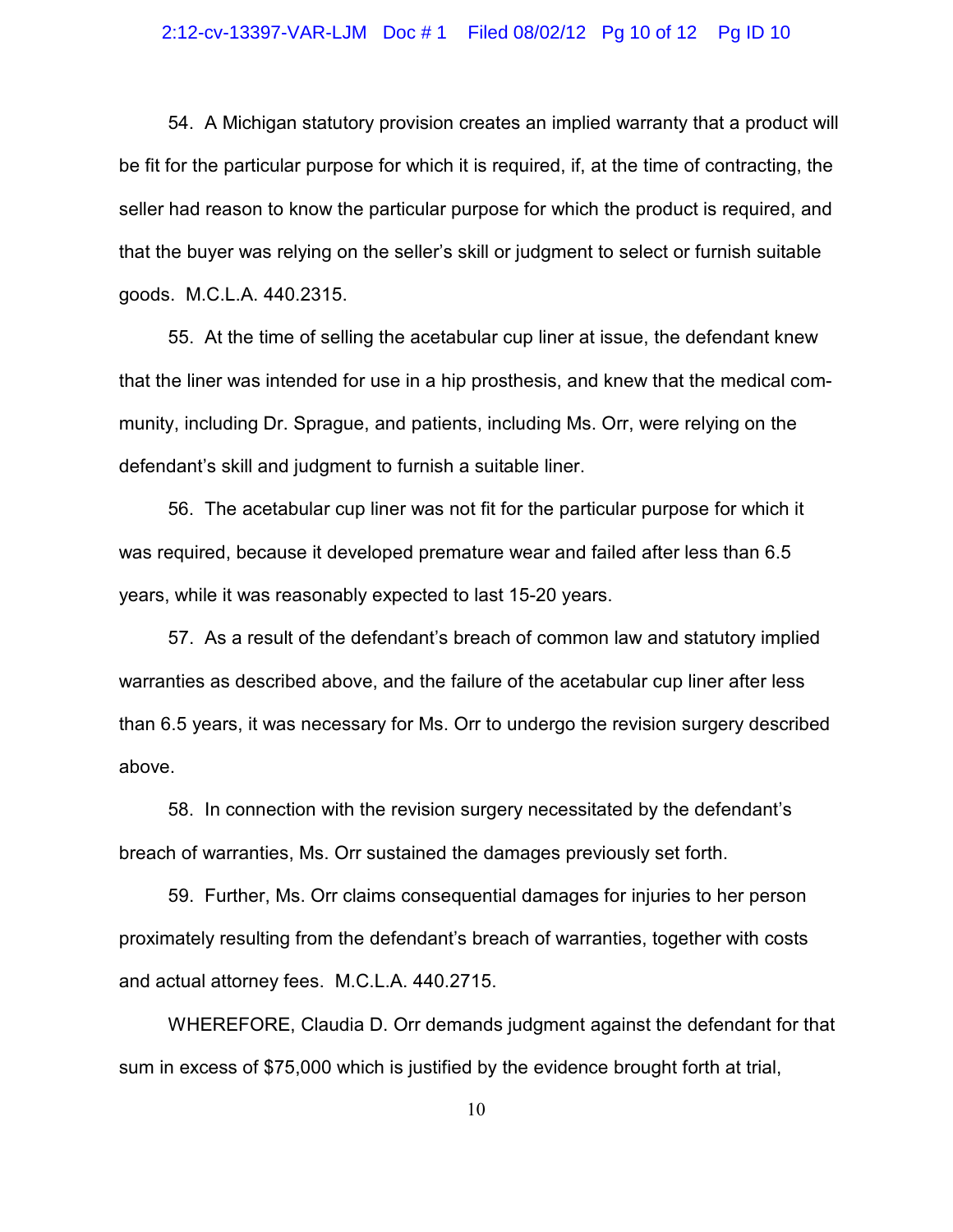together with costs, interest and attorney fees.

### **Count IV - Negligent Design**

60. The plaintiff repeats the Common Allegations and the allegations of Counts I, II and III, the same as if set forth verbatim.

61. At all relevant times, the defendant had a duty of reasonable care in the design of the acetabular cup liners which it sold. This includes a duty to select and utilize proper materials to construct the liners.

62. The defendant breached this duty by constructing the liner at issue of conventional UHMWPE, rather than of highly cross-linked UHMWPE.

63. At a time well before 2004, the defendant was in possession of information showing highly cross-linked UHMWPE to be superior to conventional UHMWPE for use in hip implant components. That is, highly cross-linked UHMWPE had significantly greater resistance to wear, thereby extending the life of the prosthesis and reducing the need for revision surgeries. Further, there was no appreciable difference in cost, in the required surgical technique, or in complications experienced by the patients.

64. As a direct and proximate result of the defendant's negligence in constructing this acetabular cup liner of conventional UHMWPE rather than highly cross-linked UHMWPE, the liner received by Ms. Orr on December 14, 2004 was made of this inferior material.

65. Because the acetabular cup liner received by Ms. Orr was constructed of conventional UHMWPE rather than highly cross-linked UHMWPE, it developed premature wear, necessitating revision surgery after less than 6.5 years.